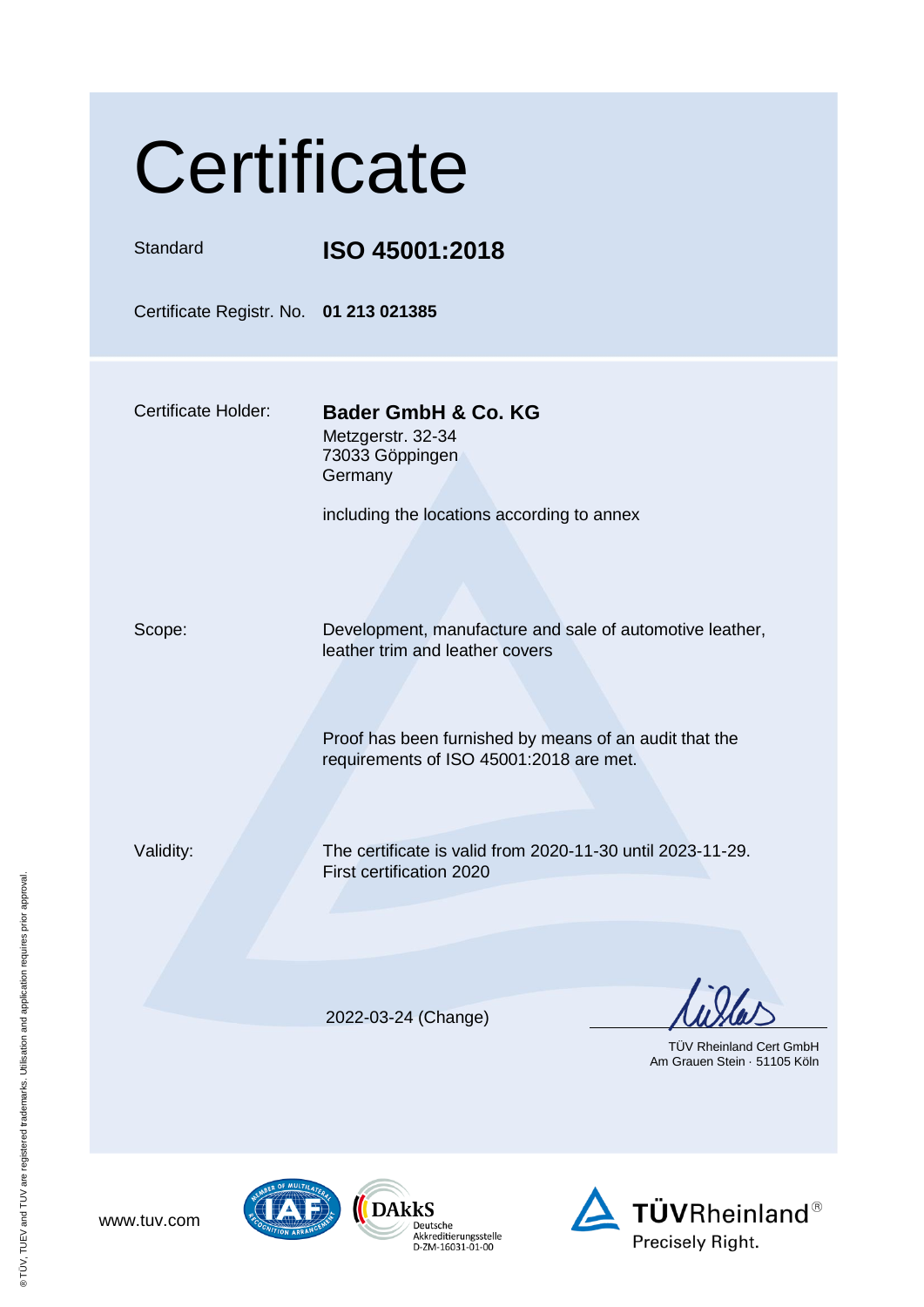Standard **ISO 45001:2018**

Certificate Registr. No. **01 213 021385**

| No. | <b>Location</b>                                                                                                                            | <b>Scope</b>                                                                                   |
|-----|--------------------------------------------------------------------------------------------------------------------------------------------|------------------------------------------------------------------------------------------------|
| /00 | c/o Bader GmbH & Co. KG<br>Metzgerstr. 32-34<br>73033 Göppingen<br>Germany                                                                 | Development, manufacture and sale of<br>automotive leather, leather trim and leather<br>covers |
| /02 | c/o Bader GmbH & Co. KG<br>Hans-Bader-Str. 2<br>89335 Ichenhausen<br>Germany                                                               | Manufacturing of automotive leather                                                            |
| /03 | c/o Bader Polska Sp. z o.o.<br>ul. Mostowa 1<br>59-700 Boleslawiec<br>Poland                                                               | Manufacture and sale of automotive leather,<br>leather trim and leather covers                 |
| /04 | c/o Bader Asia Co., Ltd<br>2/9 Soi Chaklukya 4<br>Wat Chaklukya Road<br><b>Tambol Huaypong</b><br>Amphur Muang<br>Rayong 21150<br>Thailand | Manufacture and sale of automotive leather,<br>leather trim and leather covers                 |
|     |                                                                                                                                            | Page 1                                                                                         |
|     |                                                                                                                                            |                                                                                                |

of 2

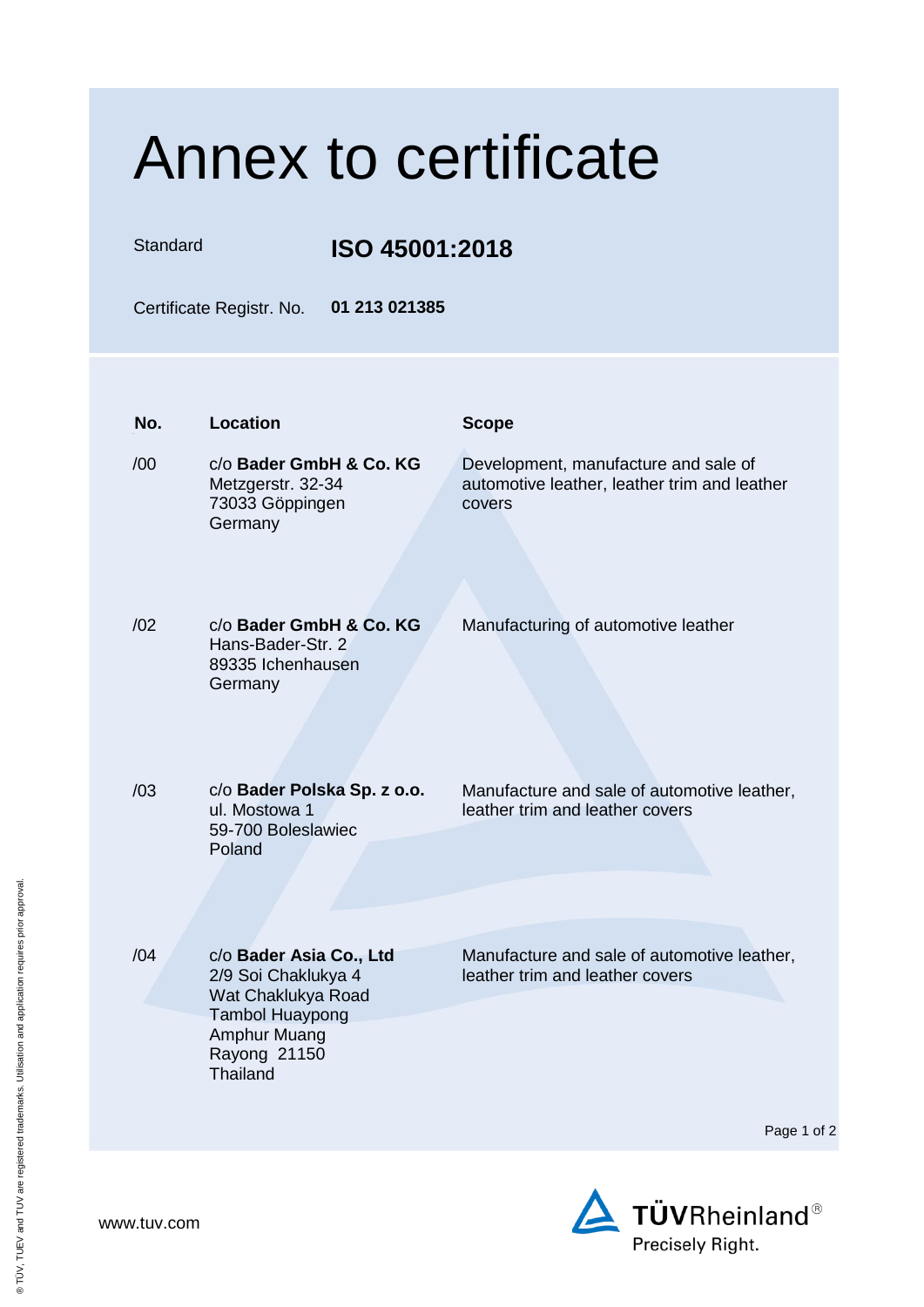| <b>Annex to certificate</b> |                                                                                                                                                                 |                                                                             |  |
|-----------------------------|-----------------------------------------------------------------------------------------------------------------------------------------------------------------|-----------------------------------------------------------------------------|--|
| Standard                    | ISO 45001:2018                                                                                                                                                  |                                                                             |  |
|                             | Certificate Registr. No.<br>01 213 021385                                                                                                                       |                                                                             |  |
| /05                         | c/o Bader Jalisco S. en C.<br>por A. de C.V.<br>Rita Pérez de Moreno N° 2030<br>Parque Industrial Colinas de<br>Lagos<br>47515 Lagos de Moreno<br><b>MEXICO</b> | Development, manufacture and sale of<br>leather covers                      |  |
| /06                         | c/o Bader de México S. en C.<br>por A. de C.V.<br>Tabachines No.201<br>37179 León Guanajuato-Col.<br><b>Unidad Obrera</b><br><b>MEXICO</b>                      | Development, manufacture and sale of<br>automotive leather and leather trim |  |
|                             | 2022-03-24 (Change)                                                                                                                                             | <b>TUV Rheinland Cert GmbH</b><br>Am Grauen Stein · 51105 Köln              |  |

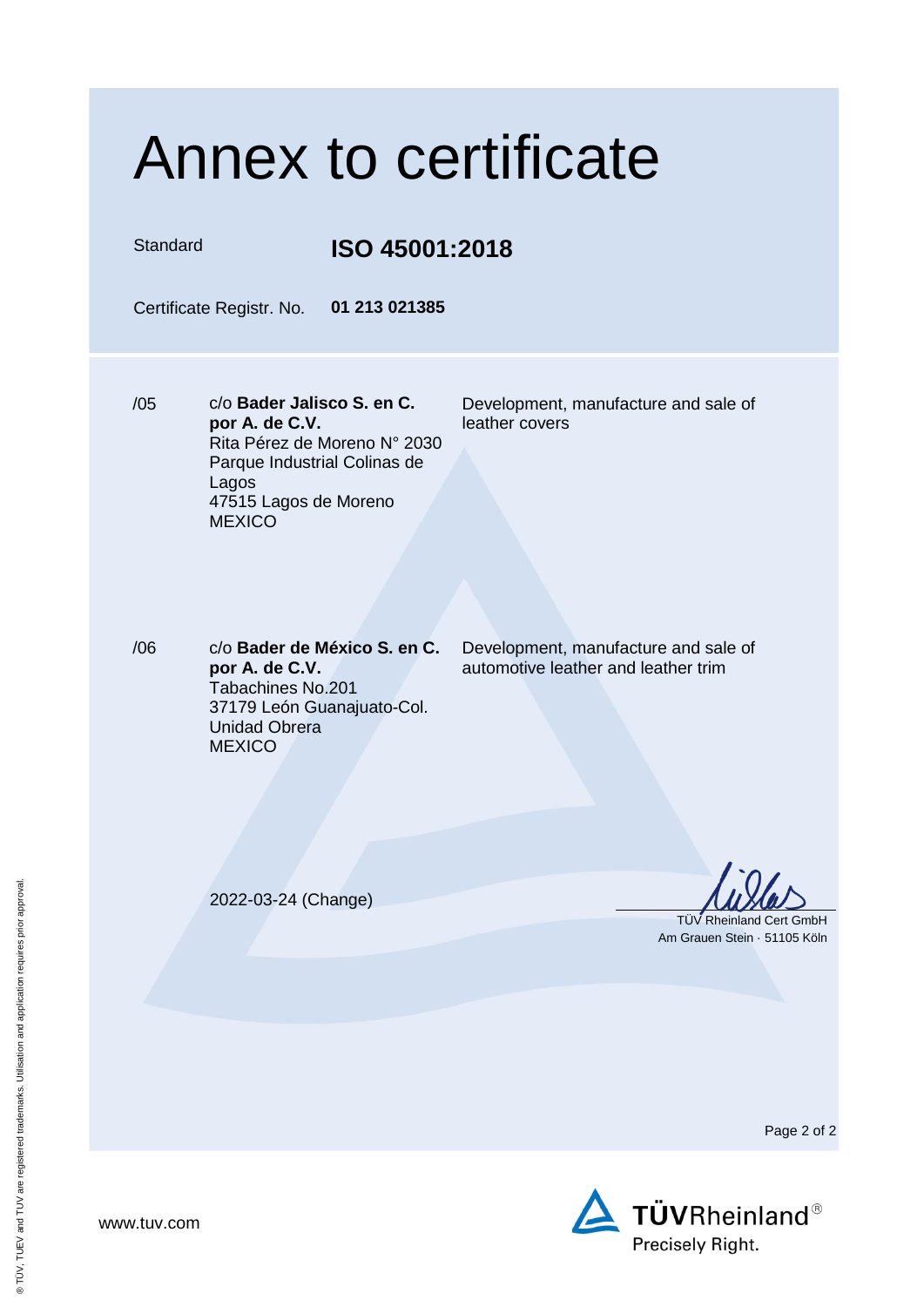| Certificate                               |                                                                                                                                          |
|-------------------------------------------|------------------------------------------------------------------------------------------------------------------------------------------|
| Standard                                  | ISO 45001:2018                                                                                                                           |
| Certificate Registr. No. 01 213 021385/03 |                                                                                                                                          |
| Organization:                             | <b>Bader GmbH &amp; Co. KG</b><br>Metzgerstr. 32-34<br>73033 Göppingen<br>Germany                                                        |
| Site:                                     | c/o Bader Polska Sp. z o.o.<br>ul. Mostowa 1<br>59-700 Boleslawiec<br>Poland                                                             |
| Scope:                                    | Manufacture and sale of automotive leather, leather trim<br>and leather covers<br>Proof has been furnished by means of an audit that the |
|                                           | requirements of ISO 45001:2018 are met.                                                                                                  |
| Validity:                                 | The certificate is valid in conjunction with the main certificate<br>01 213 021385 from 2020-11-30 until 2023-11-29.                     |
|                                           | 2022-03-24 (Change)<br><b>TÜV Rheinland Cert GmbH</b><br>Am Grauen Stein 51105 Köln                                                      |
|                                           | $\mathbf{u}$ Dalle                                                                                                                       |



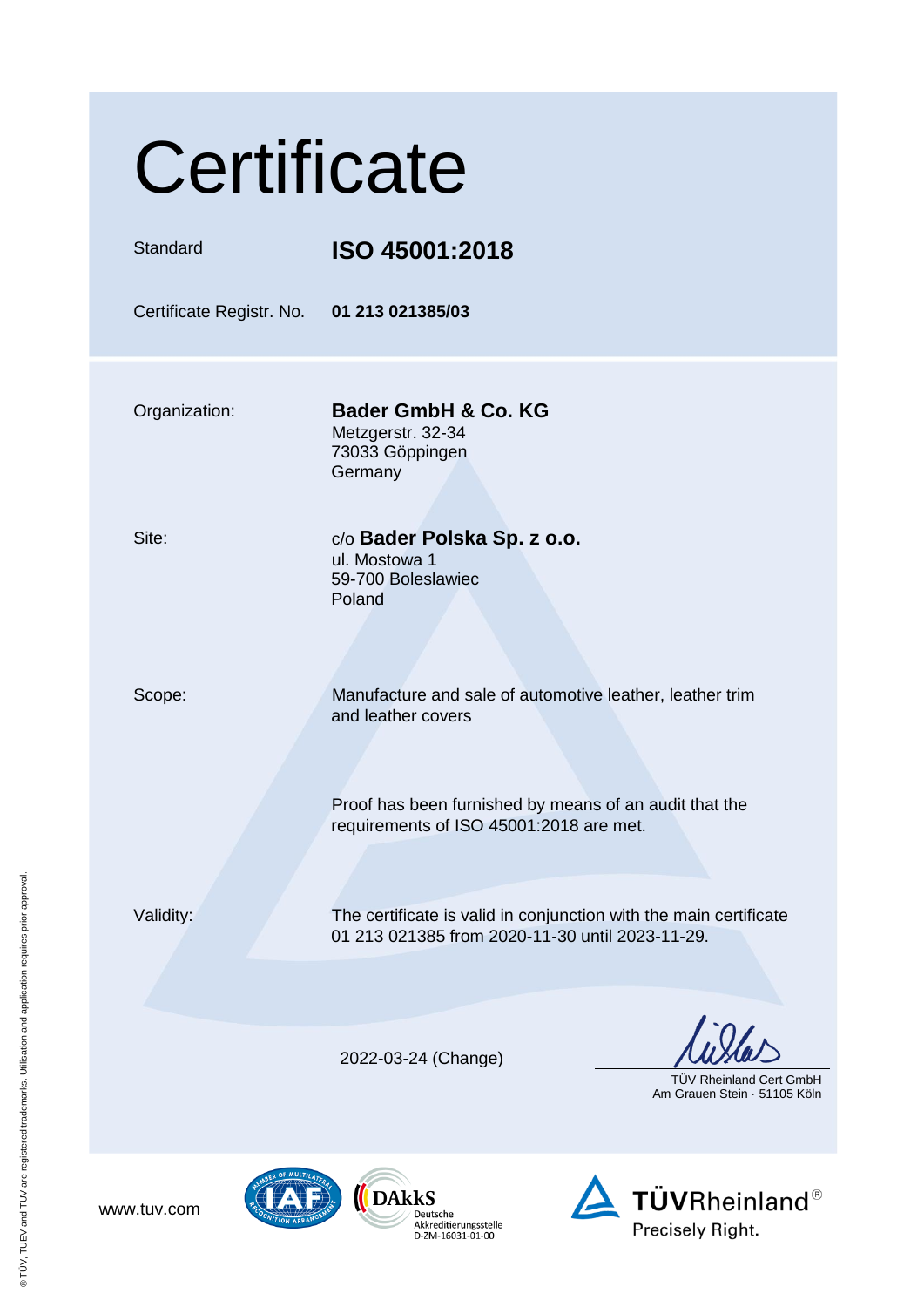| Certificate                               |                                                                                                                                                                 |  |
|-------------------------------------------|-----------------------------------------------------------------------------------------------------------------------------------------------------------------|--|
| Standard                                  | ISO 45001:2018                                                                                                                                                  |  |
| Certificate Registr. No. 01 213 021385/04 |                                                                                                                                                                 |  |
| Organization:                             | Bader GmbH & Co. KG<br>Metzgerstr. 32-34<br>73033 Göppingen<br>Germany                                                                                          |  |
| Site:                                     | c/o Bader Asia Co., Ltd<br>2/9 Soi Chaklukya 4<br>Wat Chaklukya Road<br><b>Tambol Huaypong</b><br>Amphur Muang<br>Rayong 21150<br>Thailand                      |  |
| Scope:                                    | Manufacture and sale of automotive leather, leather trim<br>and leather covers<br>Proof has been furnished by means of an audit that the                        |  |
| Validity:                                 | requirements of ISO 45001:2018 are met.<br>The certificate is valid in conjunction with the main certificate<br>01 213 021385 from 2020-11-30 until 2023-11-29. |  |
|                                           | 2022-03-24 (Change)<br><b>TUV Rheinland Cert GmbH</b><br>Am Grauen Stein 51105 Köln                                                                             |  |
| www.tuv.com                               | <b>TÜVRheinland®</b><br>DAkkS<br>Deutsche<br>Akkreditierungsstelle<br>Precisely Right.<br>D-ZM-16031-01-00                                                      |  |

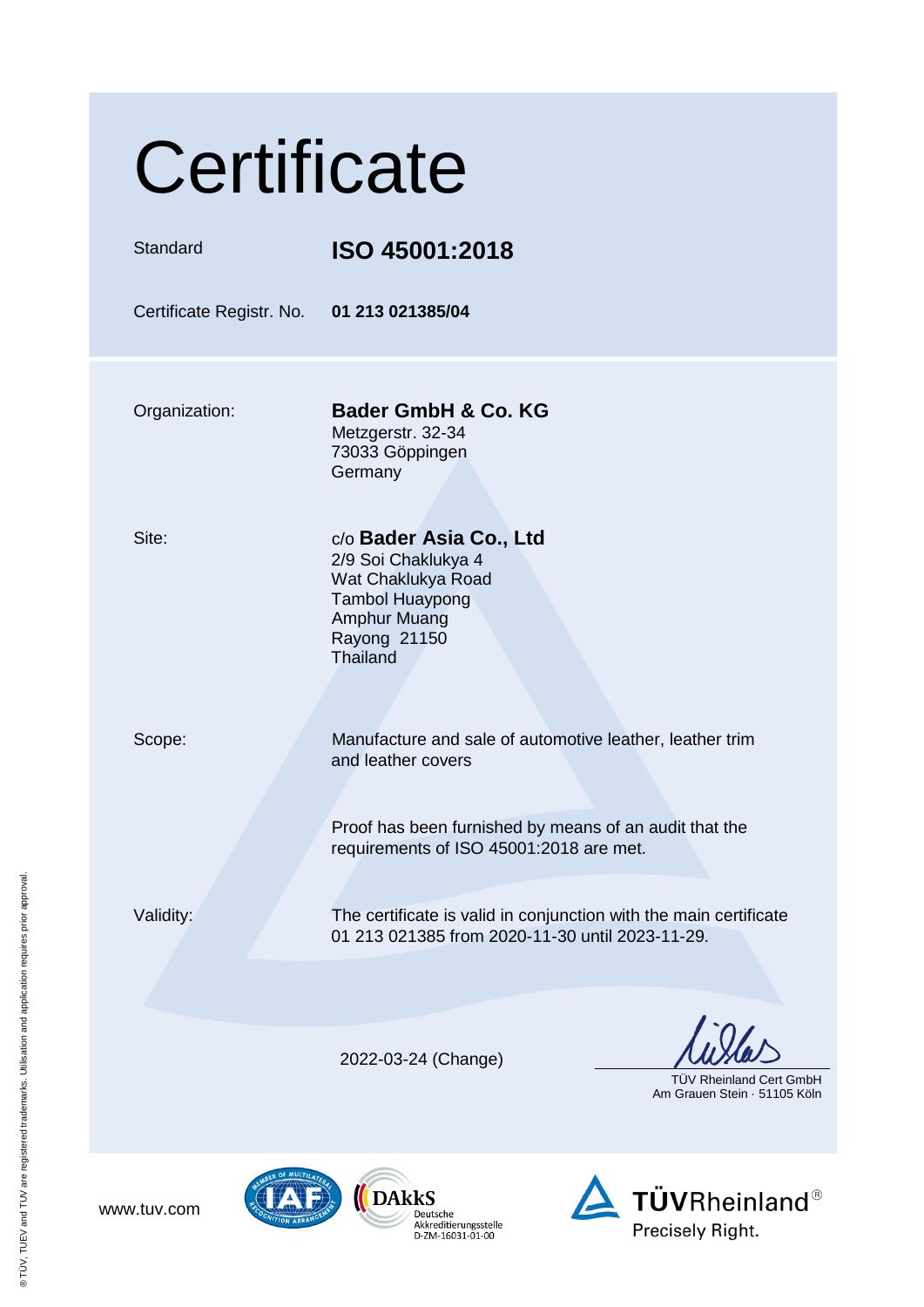| Certificate                               |                                                                                                                                                              |
|-------------------------------------------|--------------------------------------------------------------------------------------------------------------------------------------------------------------|
| Standard                                  | ISO 45001:2018                                                                                                                                               |
| Certificate Registr. No. 01 213 021385/05 |                                                                                                                                                              |
| Organization:                             | Bader GmbH & Co. KG<br>Metzgerstr. 32-34<br>73033 Göppingen<br>Germany                                                                                       |
| Site:                                     | c/o Bader Jalisco S. en C.<br>por A. de C.V.<br>Rita Pérez de Moreno N° 2030<br>Parque Industrial Colinas de Lagos<br>47515 Lagos de Moreno<br><b>MEXICO</b> |
| Scope:                                    | Development, manufacture and sale of leather covers<br>Proof has been furnished by means of an audit that the<br>requirements of ISO 45001:2018 are met.     |
| Validity:                                 | The certificate is valid in conjunction with the main certificate<br>01 213 021385 from 2020-11-30 until 2023-11-29.                                         |
|                                           | 2022-03-24 (Change)<br>TÜV Rheinland Cert GmbH<br>Am Grauen Stein 51105 Köln                                                                                 |
| www.tuv.com                               | <b>TÜVRheinland®</b><br><b>DARKS</b><br>Deutsche<br>Akkreditierungsstelle<br>Precisely Right.<br>D-ZM-16031-01-00                                            |